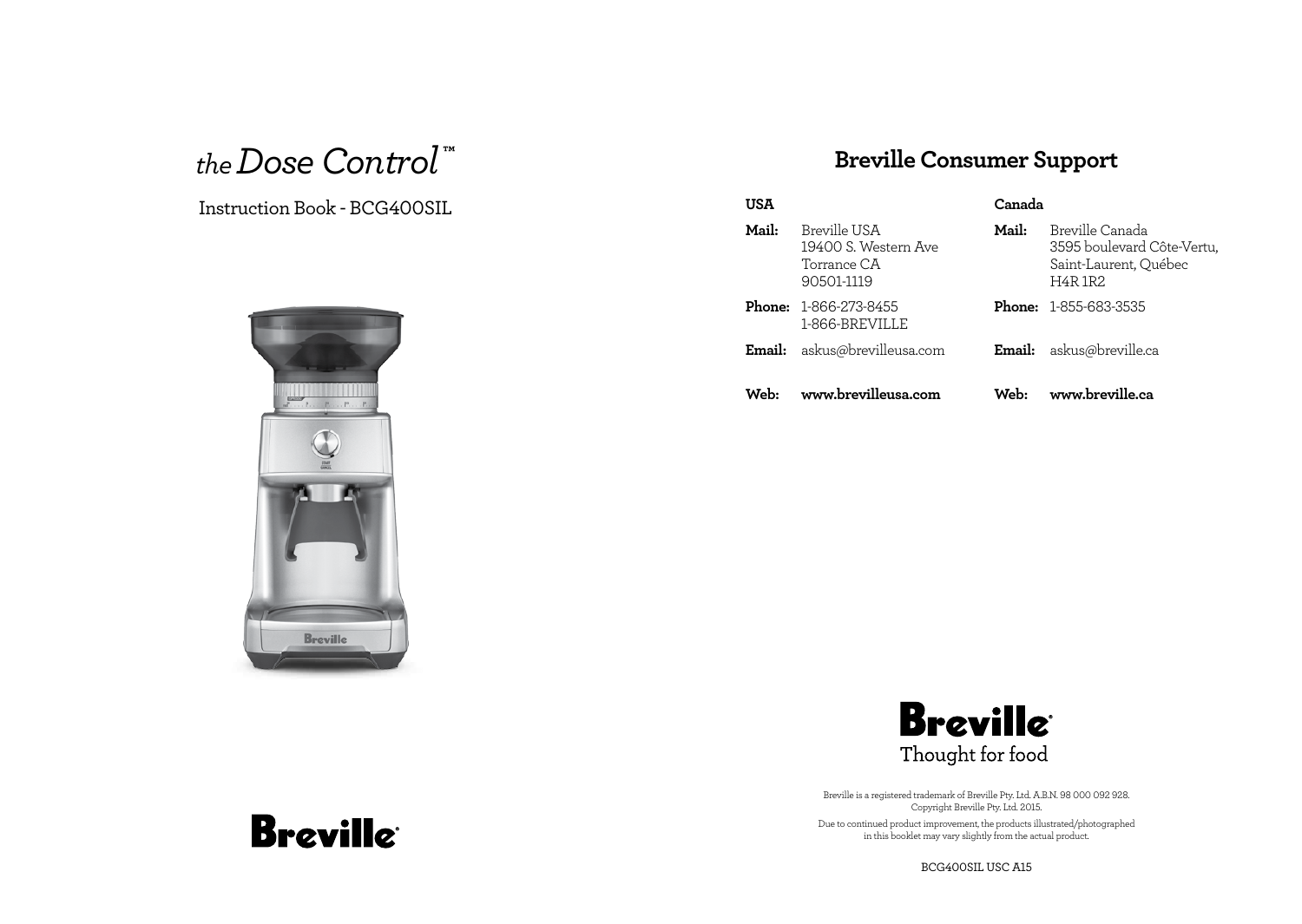

**Contents** 

1 Breville recommends safety first

 $c(U_L)$ us

- 5 Components
- 7 Functions
- 11 Care & Cleaning
- 12 Coffee making tips
- 13 Troubleshooting

## **IMPORTANT SAFEGUARDS**

**At Breville we are very safety conscious. We design and manufacture consumer products with the safety of you, our valued customer, foremost in mind. In addition we ask that you exercise a degree of care when using any electrical appliance and adhere to the following precautions.**

## BREVILLE RECOMMENDS SAFETY FIRST

### READ ALL INSTRUCTIONS BEFORE USE AND SAVE FOR FUTURE REFERENCE

- Remove and discard all packaging materials before first use.
- Close adult supervision is necessary when this appliance is used by or near children.
- To protect against electrical shock, do not immerse the power plug, power cord or motor base in water or any other liquid.
- Always use the appliance on a dry, level surface.
- Do not use the appliance near the edge of a countertop or table. Ensure the surface is level, clean and free of water and other substances.
- Do not place the appliance on or near a hot gas or electric burner, or where it could touch any other source of heat.
- Fully unwind the power cord before use. Do not allow the cord to hang over the edge of a countertop or to become knotted.
- Unplug from outlet when not in use, before putting on or taking off parts, and before cleaning.
- Always ensure the appliance is completely assembled before connecting to the power outlet and operating. Follow the instructions provided in this book.
- Avoid contact with moving parts.
- Check the Bean Hopper for presence of foreign objects before using.
- Do not operate this appliance for longer than 2 minutes at a time as this can cause overheating. Allow to cool for at least 2 minutes after each use. Allow the appliance to cool down 20 minutes after long operation.
- •If the appliance is to be: left unattended, cleaned, moved, assembled or stored, always switch the unit OFF and unplug the cord from the power outlet.
- This appliance is for household use only. Do not use in any type of moving vehicles. Do not use the appliance outdoors, or for anything other than its intended use. Misuse can cause injury.
- The use of attachments not sold or recommended by Breville may cause fire, electric shock or injury.

•It is recommended to regularly inspect the appliance and power cord. Do not use the appliance if there is damage to the power cord or plug, or after the appliance malfunctions or has been damaged in any way. Immediately stop use and call Breville Consumer Support.

## BREVILLE ASSIST® PLUG

Your Breville appliance comes with a unique Assist® Plug, conveniently designed with a finger hole to ease removal from the power outlet.

### SHORT CORD INSTRUCTIONS

 $1$ Your Breville appliance is fitted with a short power supply cord to reduce personal injury or property damage resulting from pulling, tripping or becoming entangled with a longer cord. If an extension cord is used, (1) the marked electrical rating of the cord set or extension cord should be at least as great as the electrical rating of the appliance, (2) the cord should be arranged so that it will not drape over the countertop or table-top where it can be pulled on by children or tripped over unintentionally and (3) the extension cord must include a 3-prong grounding plug.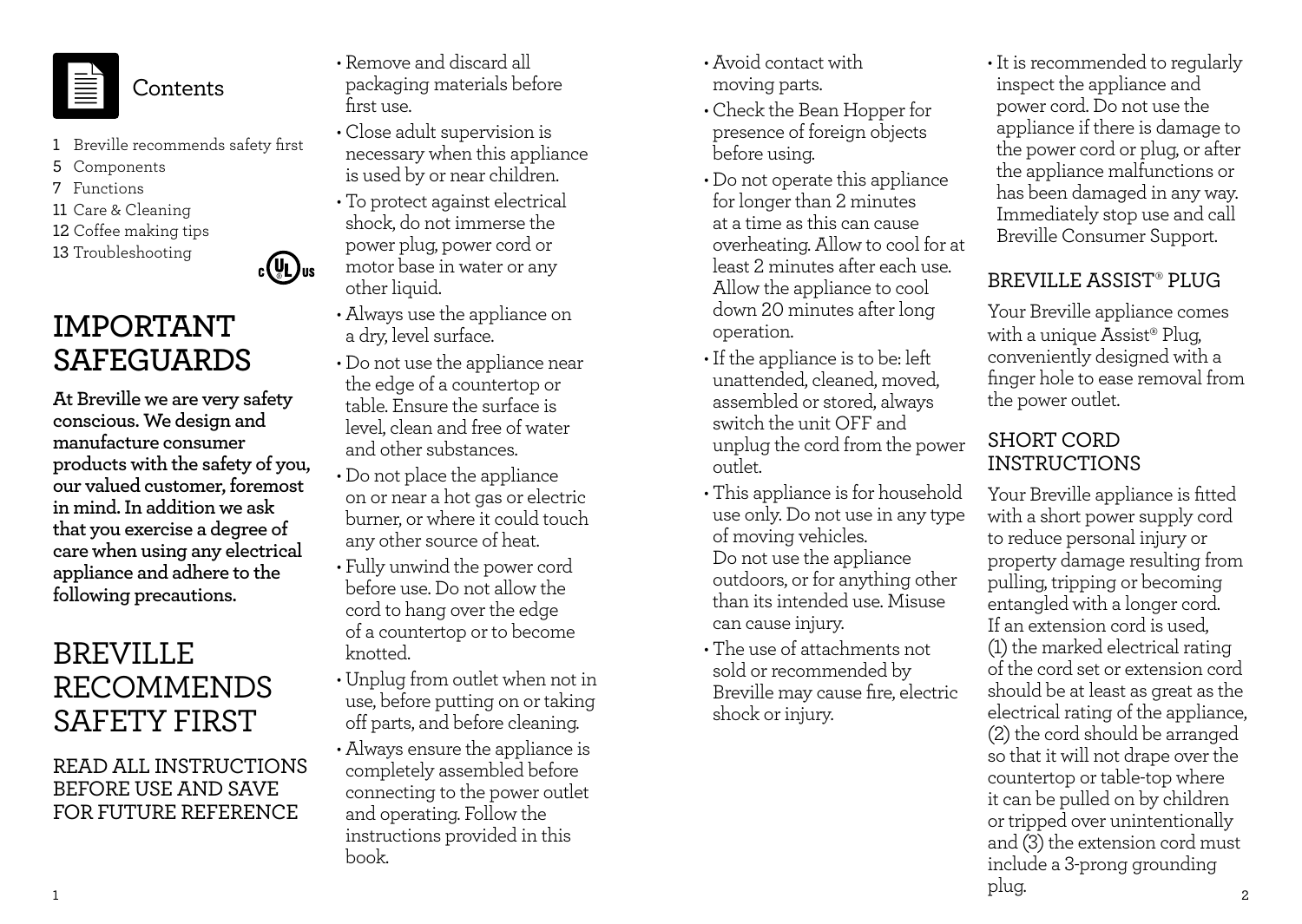## CALIFORNIA PROPOSITION 65:

(Applicable to California residents only). This product contains chemicals known to the State of California to cause cancer, birth defects or other reproductive harm.

FOR HOUSEHOLD USE ONLY SAVE THESE INSTRUCTIONS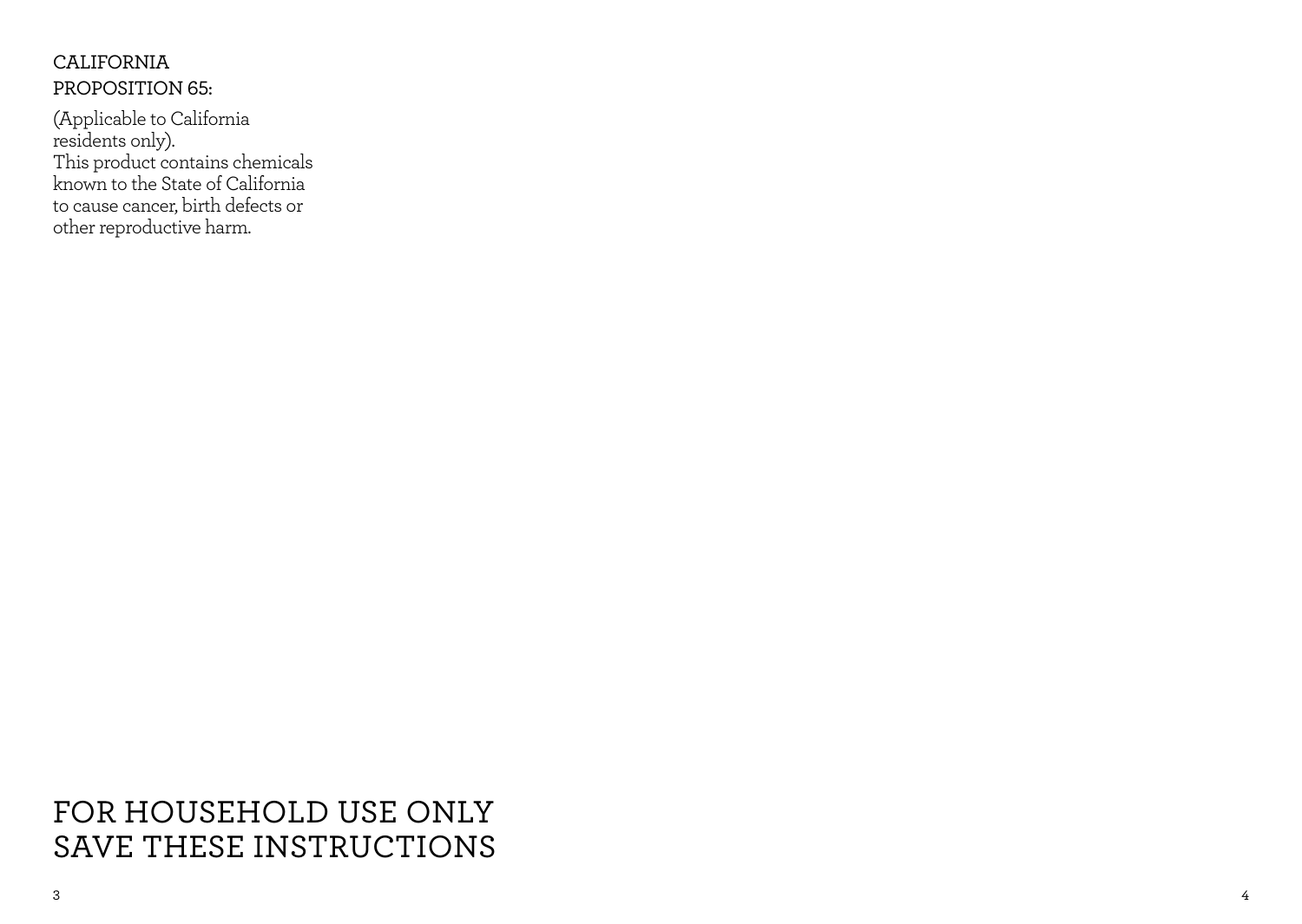



### A. **Bean Hopper Lid**

- B. **Bean Hopper** 3/4lb removable bean hopper for easy cleaning.
- C. **Hardened Stainless Steel Conical Burrs** Maximize consistency of particle size for full flavor potential.
- D. **Grind Size Collar** 60 grind settings, from Espresso to French Press.
- E. **START|CANCEL Button** Starts and cancels operation.
- F. **Grind Outlet**
- G. **50mm razor blade**
- H. **Grind Tray** Catches grind overflow. Removable for easy cleaning and accessing the Razor™ Dose Trimming Tool.

**NOT SHOWN Grinding Chamber** Minimises static before dispensing. **Automatic Thermal Safety Shut Off** Protects motor from overheating.

### **ACCESSORIES**

- I. **Adjustable Razor™ Dose Trimming Tool**
- J. **Portafilter Cradle 50-54mm**
- K. **Portafilter Cradle 58mm**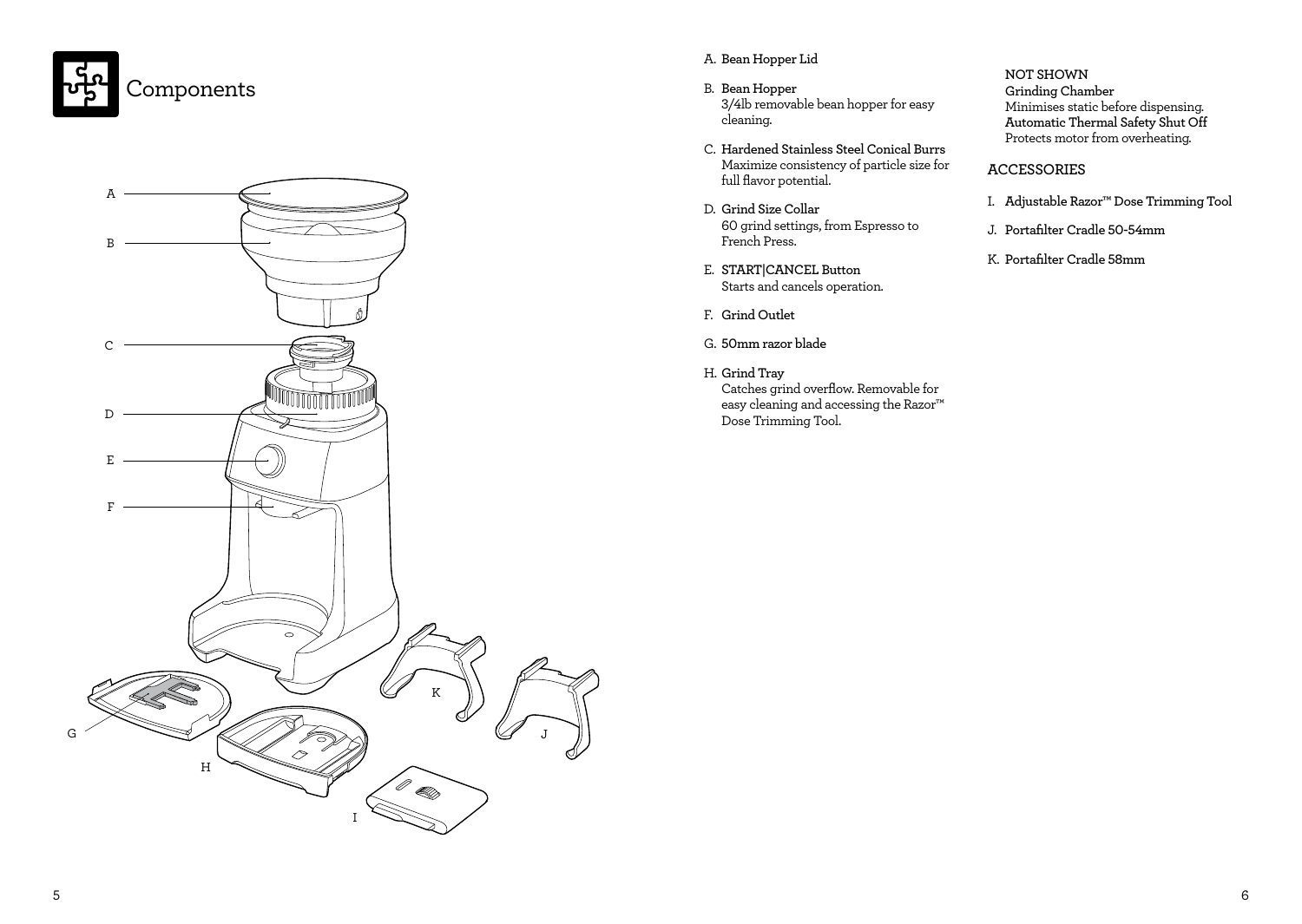

### **GRINDER OVERVIEW**

Your Dose Control™ uses hardened stainless steel Conical Burrs and can grind whole bean coffee suitable for a range of brewing methods, from the finest setting for Espresso to the coarsest setting for French Press. You can grind directly into a Portafilter, Container or Drip Coffee filter basket.

Within each brew method, Espresso, Percolator, Drip or French Press, there is a range of grind size settings; the grind settings will differ between each brew method. This is due to each method requiring different grind sizes for optimum extraction. Experiment with different grind size settings by rotating the GRIND SIZE COLLAR to achieve the brew that best suits your taste.

### **BEFORE FIRST USE**

Before first use, remove and safely discard all promotional labels and packing materials attached to your Breville product. Wash hopper, cradles and cleaning brush in warm soapy water and dry thoroughly. Wipe exterior of grinder with a soft damp cloth and dry thoroughly. Place grinder on flat level surface and plug power cord into a 120V outlet.

### **ASSEMBLING YOUR BREVILLE DOSE CONTROL™**

### **Bean Hopper**

Rotate the Grind Size Collar to setting 60. Align tabs on the base of the bean hopper and insert hopper into position.



Press down the hopper firmly and turn clockwise into position.



Fill with fresh coffee beans and secure lid on top of bean hopper.

The bean hopper can be removed by:

- 1. Rotating the Grind Size Collar to setting 60.
- 2. Holding the Grind Size Collar in one hand and turn the Hopper anti-clockwise to remove.

## **CO** NOTE

Removing the hopper lid to hold the hopper can facilitate removing the hopper.

### **GRINDING FOR ESPRESSO COFFEE**

Use single wall filter baskets when grinding fresh coffee beans. Use the finer 1–25 settings in the ESPRESSO range.



### **Step 1:**

Insert the appropriate Portafilter Cradle size. Insert your portafilter into the cradle.





### **Grind Amount**

Press the START|CANCEL button to start grinding operation. Once you have the right amount of ground coffee in your portafilter, press the START|CANCEL button again to stop operation. It's normal for the correct amount of coffee to appear overfilled in your portafilter. Untamped coffee is approximately three times the volume of tamped coffee.

### **Step 3:**

### **Tamping the Ground Coffee**

After dosing the Portafilter with freshly ground coffee, tamp down with between 30-40lbs or 15-20kg of pressure. The amount of pressure is not as important as consistent pressure every time.

#### **Step 4:**

### **Trimming the Dose**

The adjustable Razor™ Dose Trimming Tool allows you to trim the puck to the right level for a consistent extraction.

Select the correct width blade of the Razor™ to match the diameter of your filter basket. The Razor™ has three blades of varying widths: 58mm, 54mm and 50mm. The 58mm and 54mm are already fitted within the Razor™ body. The 50mm is separate.



If you require the 50mm blade, turn the Adjustable Dial past #1 until the 54mm blade is fully extended and able to be pulled from the body.





The Adjustable Dial may feel tight as you continue to wind it towards the end of its travel.

Insert the 50mm blade into the body. Wind the Adjustable Dial until the blade is retracted past #4. Press the 50mm and 58mm blades at the same time, towards the center of the body until a "click" sound can be heard.



Adjust the Razor™ to the setting in the table below for your Breville espresso machine. This is a starting point for your dose height.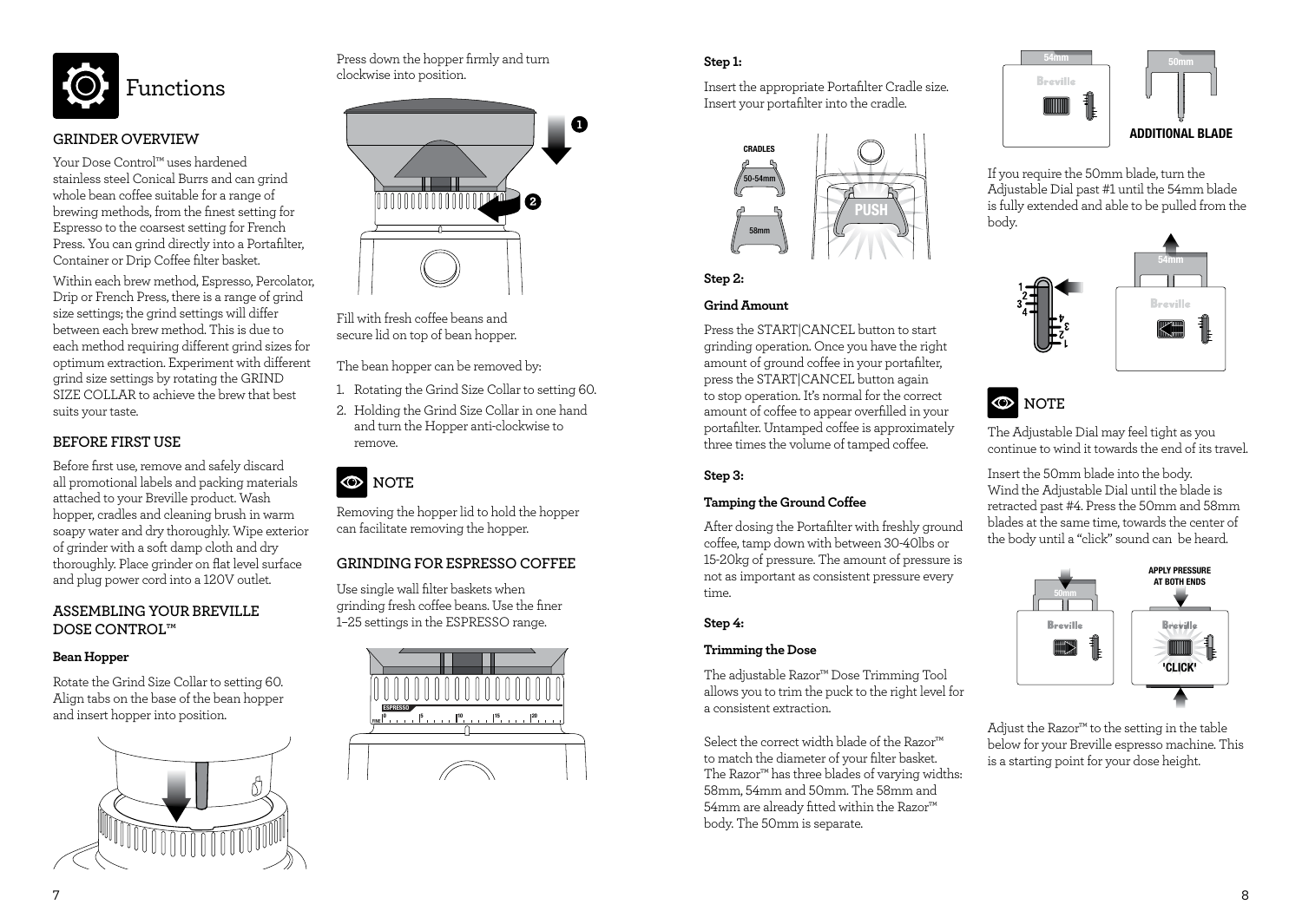| Breville | Portafilter | Dose   |
|----------|-------------|--------|
| Espresso | Size        | Height |
| Machine  |             |        |

| BES900/920XL  | 58mm             | 2   |
|---------------|------------------|-----|
| BES870XL      | 54mm             | 2.5 |
| BES840XL      | 54mm             | 2.5 |
| <b>BES810</b> | 54mm             | 2.5 |
| 800ESXL       | 50 <sub>mm</sub> | З   |
| BES250XL      | 50 <sub>mm</sub> | 3   |
| ESP8XL        | .)mm             |     |

### **Step 5:**

#### **After tamping the coffee**

Insert the Razor™ into the filter basket until it rests on the rim of the basket. The blade of the dosing tool should penetrate the surface of the tamped coffee.



Your filter basket is now dosed with the correct amount of coffee for your Breville espresso machine.

If using the Razor™ with a non Breville espresso machine, you will need to adjust the depth of the trimmed coffee by trial and error until you achieve approximately a 1mm gap between the group head dispersion screen and the surface of the trimmed coffee.

Start with a dose that is too high, i.e. the dispersion screen leaves an imprint on the surface of the trimmed coffee when inserted and removed from the group head WITHOUT extracting. Adjust the height of the dose in small steps until you achieve this clearance.

You will then have the correct dose height for your espresso machine. Adjust grind size only until you get the right rate of espresso flow, while keeping the Razor™ dose height and tamp pressure consistent.

#### **Step 6:**

### **Select Your Grind Size**

For espresso, we recommend starting with grind size setting 12 and moving the GRIND SIZE COLLAR to either coarser or finer until your preferred flavor profile is received. This should be done in conjunction with setting the grind amount (dose).

You will need to extract a shot of espresso to determine if a change in grind size and/ or grind amount is necessary to achieve the correct rate of flow. Traditionally, a single shot of espresso is defined as ~ 30ml in 30 seconds and a double shot of espresso as ~ 60ml in 30 seconds.

### **O**NOTE

If the Grind Size Collar is tight, run the grinder by pressing the START|CANCEL button while turning the Hopper. This will release coffee grounds caught between the burrs.

### **GRINDING INTO A GRINDS CONTAINER OR COFFEE FILTER**

### **Step 1:**

Remove cradle by sliding out from under the grind outlet.



Place your container or coffee filter directly under grind outlet.



### **Step 2:**

### **Choosing the right grind size**

Rotate the GRIND SIZE COLLAR until it reaches the required brewing method range. Within each brew method, Percolator, Filter or French Press, there is a range of grind size settings. We recommend you start in the centre of each range, then experiment with grind size within each range until you get the flavor balance that suits you.



### **Step 3:**

Press the START|CANCEL button to start grinding operation.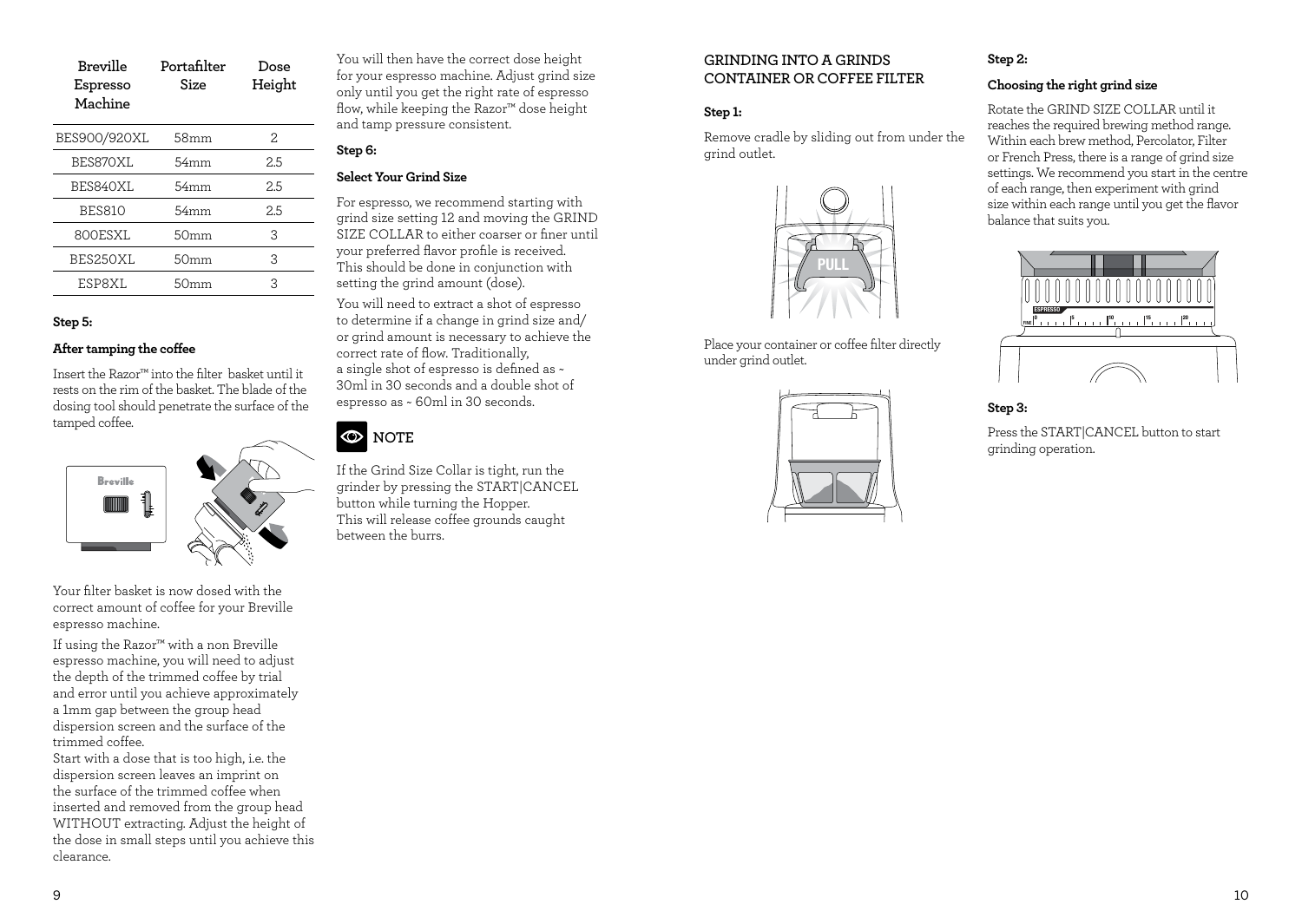



dishwasher.

Do not use alkaline or abrasive cleaning agents, steel wool or scouring pads, as these can damage the surface. Please do not clean any grinder parts or accessories in the

#### **CARE, CLEANING & STORAGE**

- 1. Empty beans from the hopper and grind out any excess beans.
- 2. Unplug power cord from power outlet before cleaning.
- 3. Remove Hopper. Refer to page 7 to remove hopper.
- 4. Wash the hopper lid and bean hopper in warm soapy water, rinse and dry thoroughly.
- 5. Wipe and polish exterior of appliance with a soft damp cloth.

### **CLEANING CONICAL BURRS**

Regular cleaning helps the burrs achieve consistent grinding results which is especially important when grinding for espresso coffee.

Lock upper burr Lock hopper



Remove coffee beans

**7 8**

Clean grind outlet with brush

empty

Push upper burr firmly into position



**9**

burr brush **10**

Clean lower burr Clean upper burr with a cleaning brush with a cleaning



### **MAKING BETTER QUALITY COFFEE**

- Freshly ground coffee is the key to making coffee with more flavor and body.
- Coffee flavor and strength is a personal preference. Vary the type of coffee beans, amount of coffee and grind size to achieve the flavor you prefer.
- Use freshly roasted coffee beans with a 'roasted on' date to maximise flavor, not a use-by or best before date.
- Use coffee beans between 5 and 20 days after the 'roasted on' date for optimal freshness.
- Store coffee beans in a dark, cool and dry place. Vacuum seal if possible.
- Buy in small batches to reduce the storage time.
- Once coffee is ground, it quickly loses its flavor and aroma. For the best results, grind beans immediately before brewing.
- Do not store beans in the bean hopper. Place them back in an airtight container.
- When storing the appliance, run grinder empty to clear ground beans left in chamber.
- Run grinder for 2 seconds to purge some coffee before each use, for maximum freshness.
- Clean the bean hopper and conical burrs regularly.

### **FRENCH PRESS**

Follow these easy steps for a great cup:

- 1. Using a variable temperature kettle, heat the appropriate volume of water to 95C. This is an ideal temperature for brewing coffee. Do not use boiling water.
- 2. Select grind size setting 50.
- 3. Grind appropriate amount of coffee for the number of cups you are brewing.
- 4. Place the ground coffee in the press vessel.
- 5. Pour the heated water into the press in a swirling manner to ensure all the ground coffee is soaked and the press vessel is full. The 'bloom' (expanding coffee and gases) should reach the top of the press.
- 6. Using a timer, wait 4 minutes.
- 7. Using a spoon, break the 'crust' (the bloom becomes dense and a bit hard).
- 8. Insert the French Press and carefully press down.
- 9. Do not press too hard. Gently release pressure by pulling up slightly and press down again if you have pressed too hard.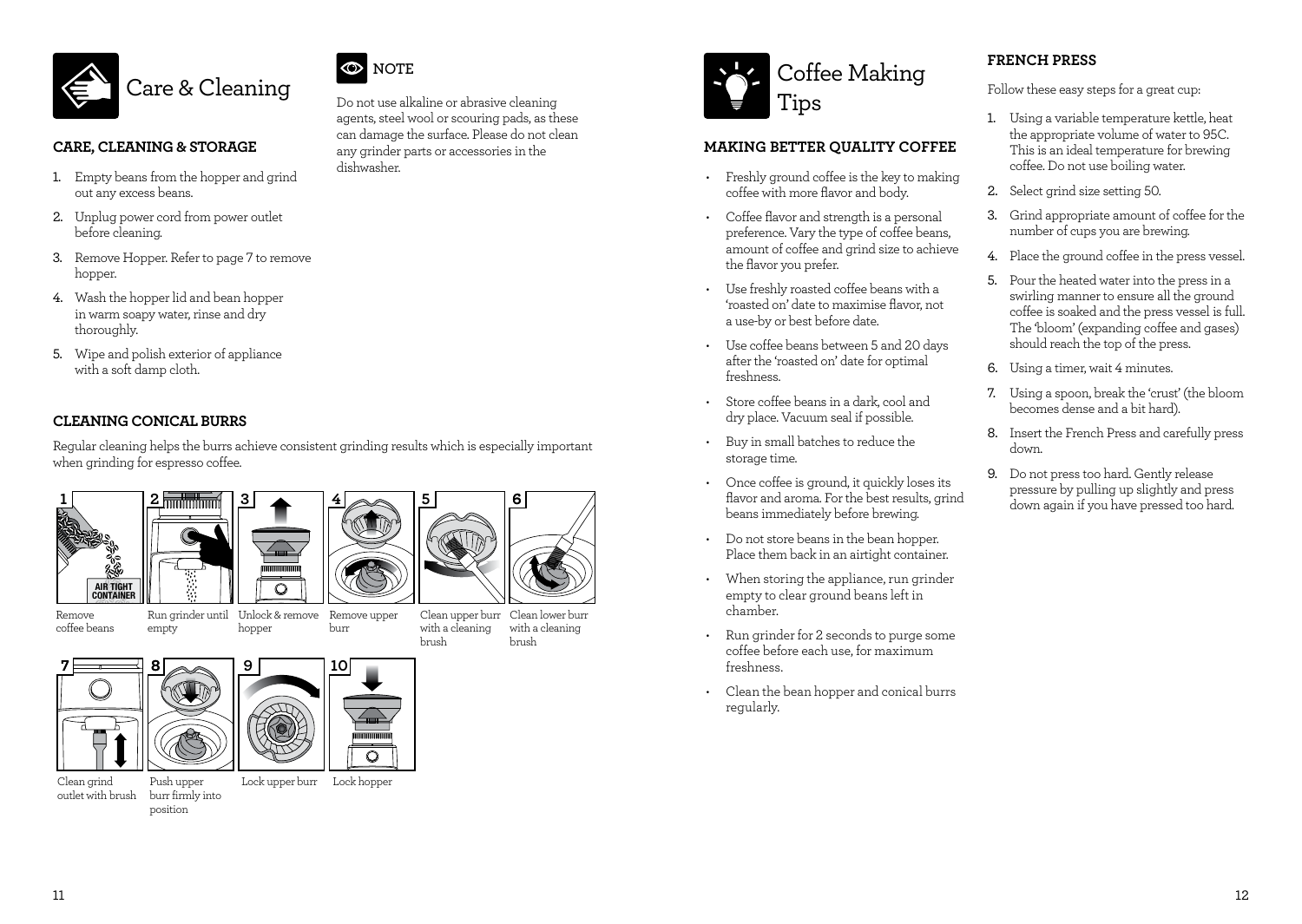

| PROBLEM                                                           | POSSIBLE CAUSE                                                                                                            | WHAT TO DO                                                                                                                                                                                                                                                                               |
|-------------------------------------------------------------------|---------------------------------------------------------------------------------------------------------------------------|------------------------------------------------------------------------------------------------------------------------------------------------------------------------------------------------------------------------------------------------------------------------------------------|
| Grinder does not start<br>after pressing START/<br>CANCEL button. | Grinder not plugged in<br>Bean hopper not installed<br>٠<br>correctly.<br>Grinder has overheated.<br>$\bullet$            | • Plug power cord into power outlet<br>• Lock bean hopper into position. refer to the<br>Bean Hopper section on page 7.<br>• Leave for 20 minutes to cool<br>down and unplug power before using again.                                                                                   |
| Motor starts but no ground<br>coffee coming from grind outlet.    | No coffee beans in bean<br>hopper<br>Grinder/bean hopper is<br>٠<br>hlocked                                               | Fill bean hopper with fresh coffee beans<br>Remove bean hopper. Inspect bean<br>hopper and burrs for blockage. Refer to the<br>Cleaning Conical Burrs section on page 11.                                                                                                                |
| Can't adjust the Grind<br>Size Collar.                            | • Grind Size Collar too tight.<br>• Coffee beans and grinds<br>caught in the burrs.<br>Hopper not installed<br>correctly. | Run the grinder by pressing the<br>START CANCEL button while turning the<br>Hopper.<br>• Run the grinder by pressing the<br>START CANCEL button while turning the<br>Hopper.<br>Unlock the hopper and install as per<br>٠<br>instruction. Refer to the Bean Hopper<br>section on page 7. |

## $the$  Dose Control<sup>"</sup>

### Manuel d'instructions - BCG400SIL



# **Breville**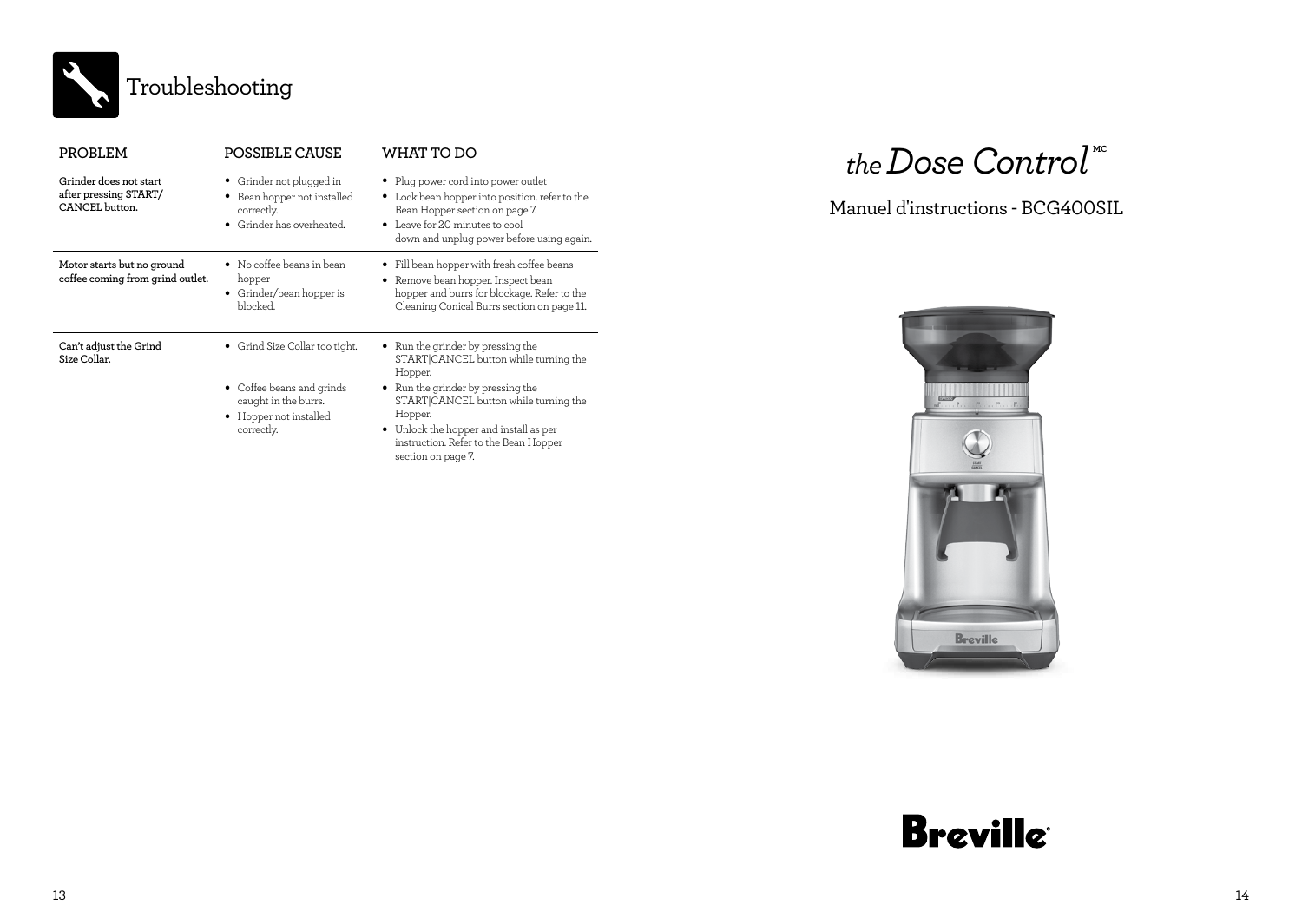

Table des matières

- 15 Breville vous recommande la sécurité avant tout
- 19 Composants
- 21 Fonctions
- 25 Entretien & Nettoyage
- 26 Trucs de préparation du café
- 27 Guide de dépannage

## $c(\mathbf{U})$ us **IMPORTANTES MESURES DE SÉCURITÉ**

**Chez Breville, la sécurité occupe une place de choix. Nous concevons et fabriquons des produits de consommation sans jamais perdre de vue la sécurité de notre précieuse clientèle. Nous vous demandons d'être très vigilant lorsque vous utilisez un appareil électrique et de suivre les consignes de sécurité ci-après décrites.**

## BREVILLE VOUS RECOMMANDE LA SÉCURITÉ AVANT TOUT

### LISEZ TOUTES LES INSTRUCTIONS AVANT USAGE ET CONSERVEZ-LES À TITRE DE RÉFÉRENCE

- Retirez et jetez tout matériel d'emballage et étiquettes promotionnelles avant d'utiliser votre appareil pour la première fois.
- La supervision étroite d'un adulte est nécessaire lorsque l'appareil est utilisé par ou à proximité des enfants.
- Pour vous protéger contre le risque d'électrocution, n'immergez pas la fiche, le cordon d'alimentation ou le socle motorisé dans l'eau ou tout autre liquide.
- Utilisez toujours l'appareil sur une surface sèche et de niveau. • N'utilisez pas l'appareil sur le bord d'un comptoir ou d'une table. Assurez-vous que la surface est de niveau, propre et libre d'eau ou de toute autre substance.
- Ne placez pas l'appareil sur ou près d'un élément à gaz ou électrique, ou à un endroit où il pourrait toucher une autre source de chaleur.
- Déroulez complètement le cordon avant usage. Ne le laissez pendre d'un comptoir ou se nouer.
- Débranchez l'appareil lorsqu'il n'est pas utilisé, avant de le mettre en marche, de retirer les pièces ou avant de le nettoyer.
- Assurez-vous que l'appareil est parfaitement assemblé avant de le brancher dans la prise murale et le faire fonctionner. Suivez les instructions décrites dans ce manuel.
- Éviter de toucher les pièces en mouvement.
- Assurez-vous que la trémie à grains est libre de tout objet étranger avant usage.
- N'utilisez pas l'appareil plus de 2 minutes à la fois, car il peut surchauffer. Laissez-le refroidir au moins 2 minutes après chaque usage, et 20 minutes après un usage prolongé.
- Si l'appareil doit être laissé: sans surveillance, nettoyé, déplacé, assemblé ou rangé, éteignez-le toujours au préalable (ARRÊT) et débranchez-le.
- Cet appareil est conçu pour un usage domestique seulement. Ne l'utilisez dans aucun type de véhicule en mouvement.

Ne l'utilisez pas à l'extérieur ni à d'autres fins que celles prévues. Une mauvaise utilisation peut causer des blessures.

- L'usage d'accessoires non vendus ou recommandés par Breville peut causer un risque d'incendie, d'électrocution ou de blessure.
- •Il est recommandé de vérifier régulièrement le bon état de la fiche et du cordon d'alimentation. N'utilisez pas l'appareil si le cordon ou la fiche sont endommagés ou si l'appareil présente un défaut de fonctionnement ou a été endommagé de quelque façon. Cessez immédiatement l'usage et appelez le Soutien aux consommateurs de Breville.

## FICHE ASSIST<sup>MC</sup> DF BREVILLE

Votre appareil Breville est muni d'une fiche unique Assist<sup>MC</sup> avec anneau très pratique qui facilite le retrait de la prise électrique.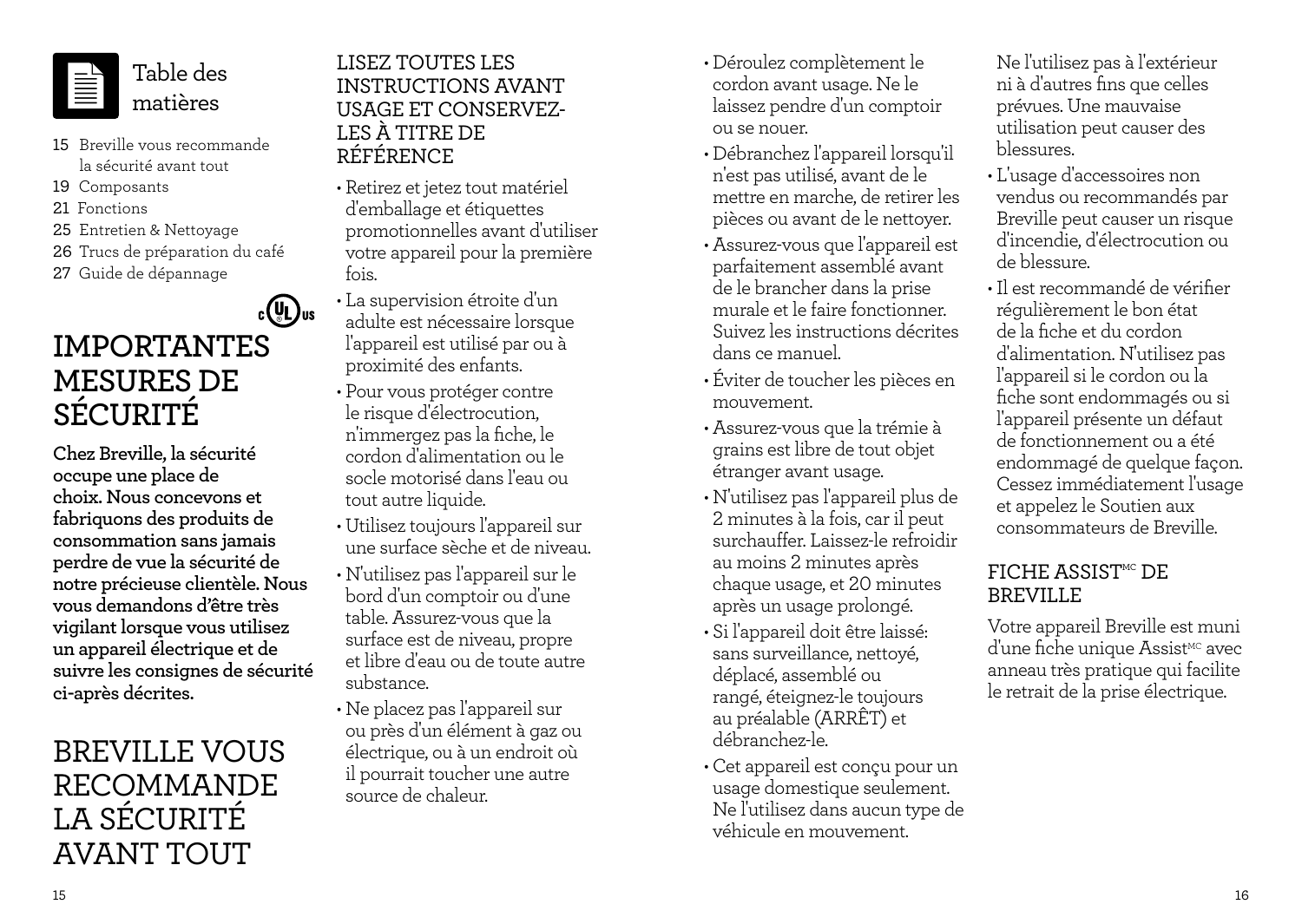## INSTRUCTIONS SUR LE COUR CORDON

Votre appareil Breville est muni d'un court cordon d'alimentation qui réduit le risque de blessure ou dommages matériels résultant du fait de tirer, trébucher ou s'enchevêtrer dans un cordon plus long. Si vous utilisez une rallonge: (1) la puissance nominale indiquée sur le cordon ou la rallonge doit être au moins aussi grande que la puissance nominale de l'appareil; (2) le cordon ne doit pas pendre d'un comptoir ou d'une table où des enfants pourraient involontairement s'y suspendre ou trébucher; (3) la rallonge doit être munie d'une fiche à trois branches reliée à la terre.

### PROPOSITION 65 DE LA CALIFORNIE:

(Applicable aux résidents de la Californie seulement). Cet appareil contient des produits chimiques connus de l'État de la Californie comme pouvant causer le cancer, des malformations congénitales et autres problèmes de

## reproduction. USAGE DOMESTIQUE SEULEMENT CONSERVEZ CES INSTRUCTIONS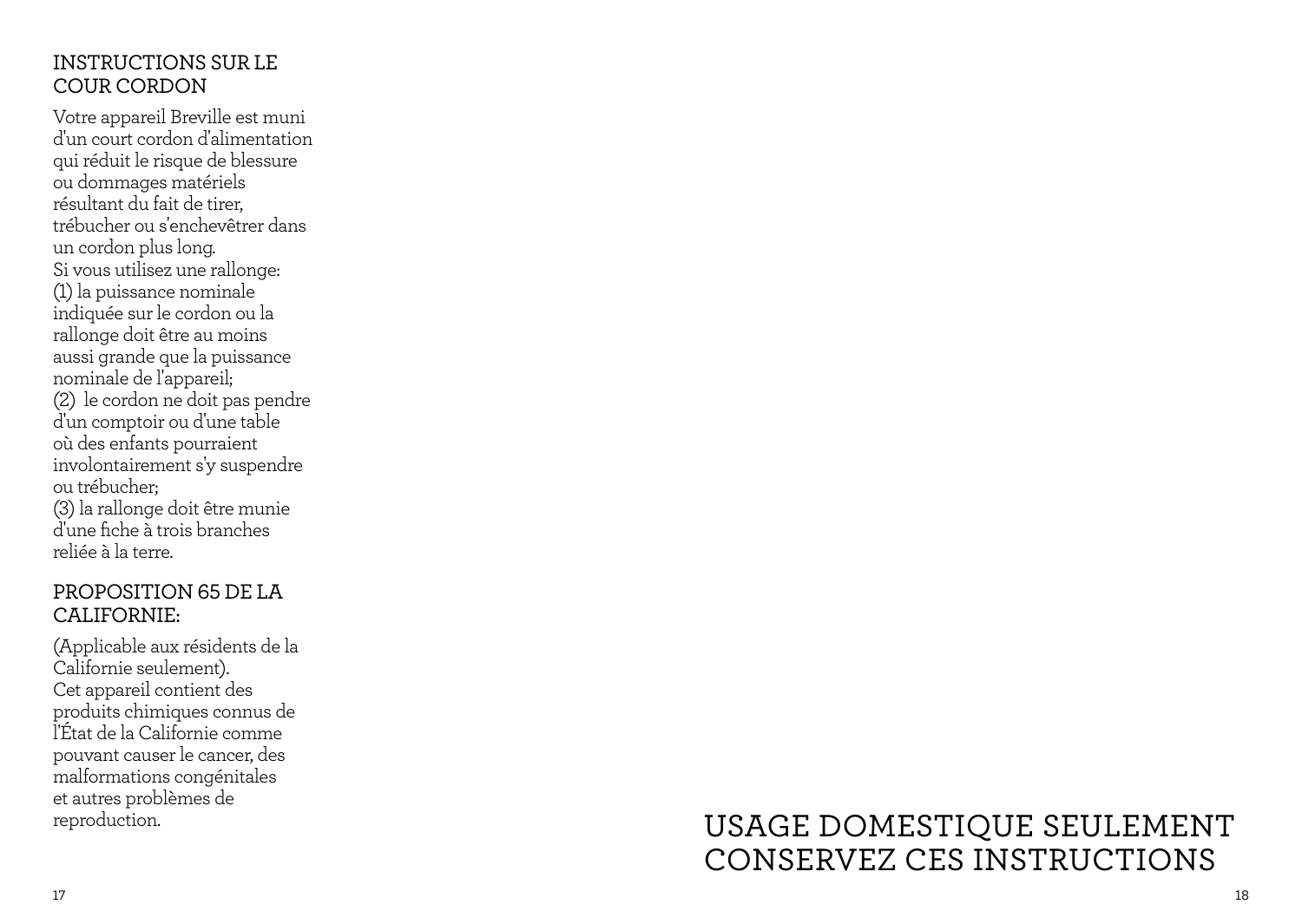



### A. **Couvercle de la trémie à grains**

- B. **Trémie à trains** Trémie d'une capacité de 340 g, amovible pour faciliter le nettoyage.
- C. **Meules coniques en acier inoxydable trempé** Maximisent l'uniformité de la taille des particules, pour plus de saveur.
- D. **Collier d'ajustement de la mouture** 60 réglages de mouture, d'espresso à cafetière à piston.
- E. **Bouton MARCHE|ANNULER** Démarre et annule l'opération.
- F. **Sortie de la mouture**
- G. **Lame tranchante de 50 mm**
- H. **Plateau de mouture** Recueille le surplus de mouture. Amovible pour nettoyage rapide et accès à l'outil de dosage RazorMc.

### **NON ILLUSTRÉS**

**Chambre de broyage** Réduit la statique avant de distribuer les grains. **Dispositif sécuritaire d'arrêt thermique automatique** Protège le moteur contre la surchauffe.

#### **ACCESSOIRES**

- I. Outil de dosage réglable Razor<sup>MC</sup>
- J. **Support du porte-filtre de 50-54 mm**
- K. **Support du porte-filtre de 58 mm**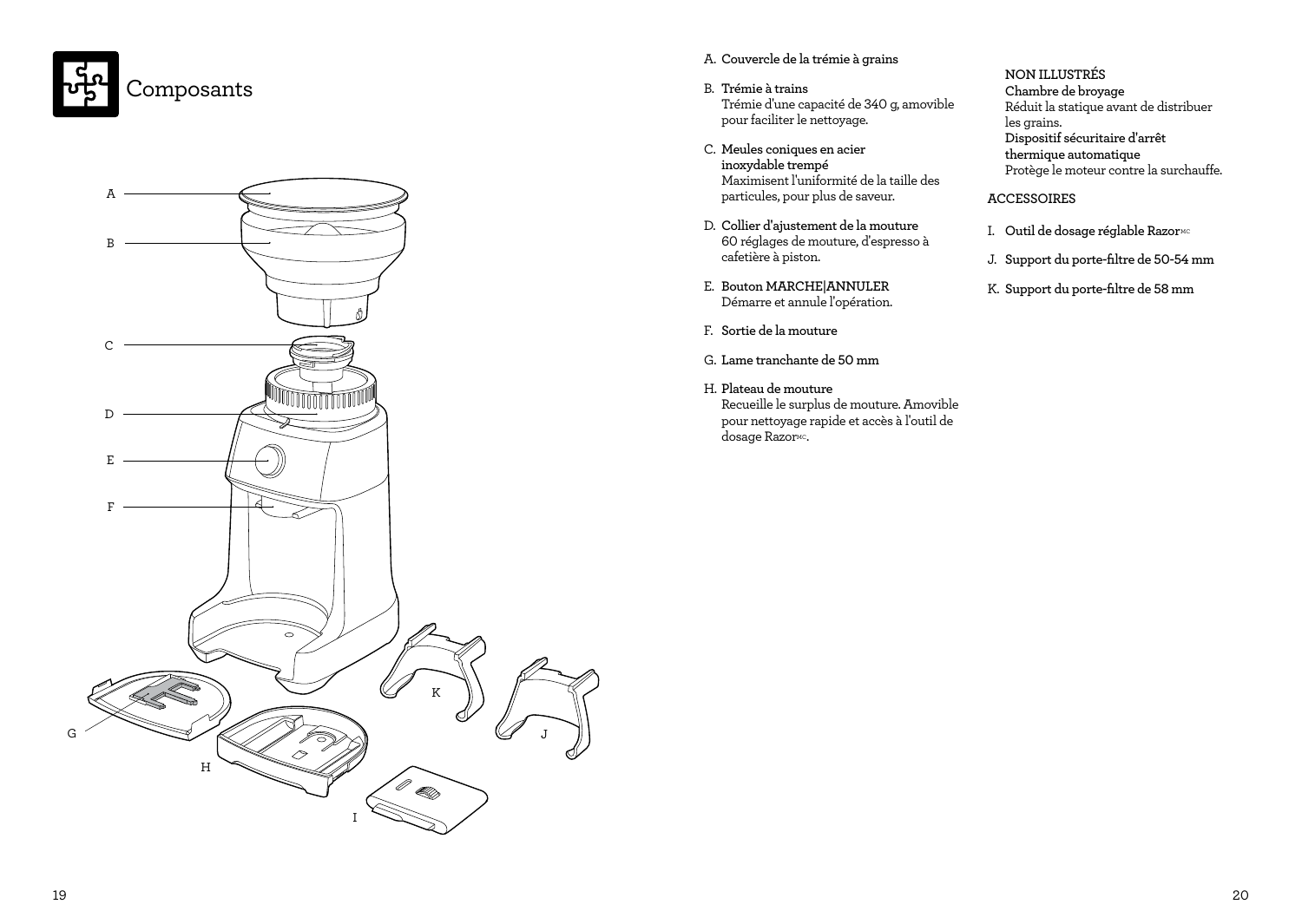

### **APERÇU DU MOULIN**

Votre Dose Control $^{MC}$  utilise des meules coniques en acier inoxydable trempé qui peuvent moudre des grains de café entiers convenant à une variété de méthodes d'infusion, allant du réglage le plus fin pour l'espresso au plus grossier pour la cafetière à piston. Vous pourrez moudre directement dans un porte-filtre, un contenant ou un panier pour café filtre.

Un choix de réglages de taille de mouture est disponible pour chaque méthode d'infusion: espresso, percolateur, café filtre et cafetière à piston; les réglages diffèrent selon la méthode d'infusion utilisée. Cela s'explique par le fait que, pour d'obtenir une extraction optimale, chaque méthode requiert une taille de mouture différente. Faites l'expérience de différents réglages de mouture en tournant le COLLIER D'AJUSTEMENT DE LA MOUTURE jusqu'à ce que vous obteniez l'infusion qui vous satisfait.

### **AVANT LA PREMIÈRE UTILISATION**

Avant la première utilisation, retirez et jetez en lieu sûr tout matériel d'emballage et étiquette promotionnelle de votre produit Breville. Lavez la trémie, les supports du porte-filtre et la brosse de nettoyage à l'eau chaude savonneuse; rincez et séchez correctement. Essuyez l'extérieur du moulin avec un chiffon doux et humide et séchez soigneusement. Placez le moulin sur une surface plate et de niveau et branchez-le dans une prise électrique de 110/120V.

### **ASSEMBLAGE DE VOTRE DOSE CONTROLMC**

### **Trémie à grains**

Tournez le Collier d'ajustement de la mouture au réglage 60. Alignez les onglets sur la base de la trémie et insérez la trémie en place.



Poussez fermement sur la trémie et tournezla en sens horaire pour bien la fixer.



Remplissez la trémie de grains de café frais et mettez le couvercle et bien le fixer.

Vous pouvez retirer la trémie à grains comme suit:

- 1. Tournez le collier d'ajustement de la mouture au réglage 60.
- 2. Maintenez le collier d'ajustement d'une main et tournez la trémie en sens antihoraire de l'autre main.

## **NOTE**

21 Cela la linanceuvie. Retirez le couvercle avant de tourner la trémie, cela facilitera la manœuvre.

### **MOUDRE POUR CAFÉ ESPRESSO**

Utilisez les paniers filtres à simple paroi pour moudre des grains de café frais. Choisissez les réglages les plus fins, 1-25 de la section ESPRESSO.



### **Étape 1:**

Insérez le support du porte-filtre approprié.



### **Étape 2:**

### **Quantité de mouture**

Appuyez sur le bouton MARCHE|ANNULER pour amorcer le broyage. Une fois que vous aurez la quantité de mouture requise dans le porte-filtre, appuyez à nouveau sur le bouton MARCHE|ANNULER pour annuler l'opération. Il est normal que le panier-filtre semble trop rempli. La mouture non tassée représente environ trois fois le volume d'une mouture tassée.

### **Étape 3:**

### **Tasser la mouture**

Après avoir rempli le porte-filtre d'une dose de café fraîchement moulu, tassez la mouture avec 15-20 kg (30-40 lb) de pression. La force de pression n'est pas aussi importante qu'une pression uniforme appliquée chaque fois.

### **Étape 4:**

### **Égaliser la dose de café**

L'outil de dosage Razor<sup>Mc</sup> vous permet d'égaliser la rondelle de café au niveau requis pour une extraction uniforme.

Sélectionner la largeur de lame de l'outil Razor<sup>Mc</sup> qui convient au diamètre de votre panier filtre. L'outil Razor<sup>Mc</sup> a trois largeurs de lame : 58 mm, 54 mm et 50 mm. Les lames de 54 mm et 58 mm sont déjà à l'intérieur du Razor<sup>MC</sup>.

Celle de 50 mm est à part.



Si la lame de 50 mm est requise, tournez la molette jusqu'après le #1 pour que la lame de 54mm apparaisse et puisse être retirée de l'outil.



## **NOTE**

La molette peut présenter une certaine résistance au fur et à mesure que vous la tournez.

Insérez la lame de 50 mm dans l'outil de rasage. Tournez la molette jusqu'à de que la lame dépasse le #4. Pressez simultanément sur les lames de 50 mm et 58 mm vers le centre de l'outil jusqu'à ce qu'un déclic se fasse entendre.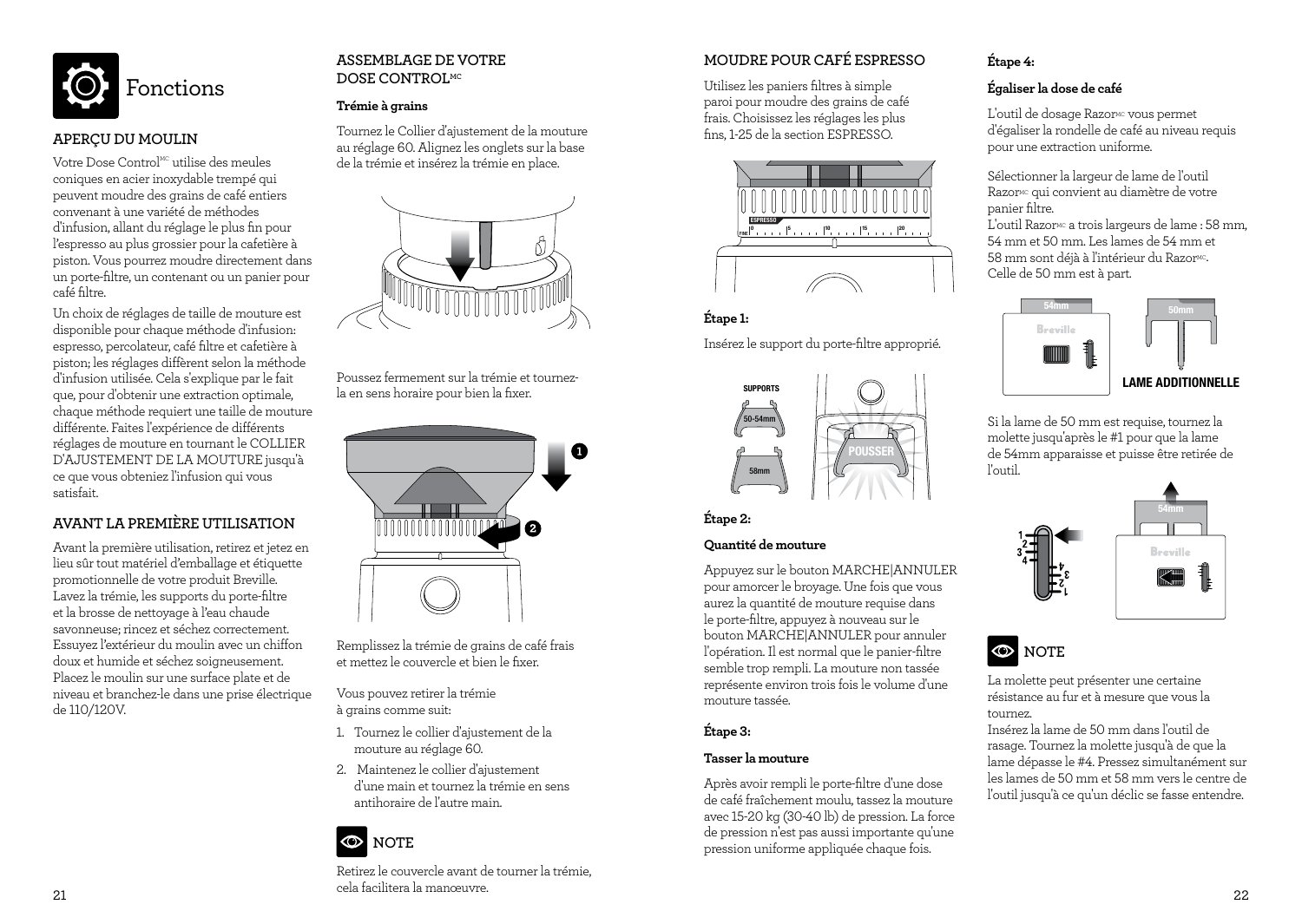

Ajustez l'outil RazorMC selon le tableau ci-après en fonction de votre machine à espresso Breville. Cela vous donnera une idée de la hauteur de votre dose.

| porte-filtre    | Hauteur<br>de la<br>dose |
|-----------------|--------------------------|
| 58 mm           | 2.                       |
| 54 mm           | 2.5                      |
| 54 mm           | 2.5                      |
| 54 mm           | 2.5                      |
| $50 \text{ mm}$ | 3                        |
| $50 \text{ mm}$ | 3                        |
| $50 \text{ mm}$ | 3                        |
|                 | Format du                |

### **Étape 5:**

### **Après le tassage du café**

Insérez l'outil Razor<sup>Mc</sup> dans le panier filtre jusqu'à ce qu'il repose sur le bord du panier. La lame de l'outil de dosage doit pénétrer dans la surface du café tassé.



Votre panier filtre contient maintenant la dose exacte de café convenant à votre machine à espresso Breville.

Si vous utilisez l'outil Razor<sup>Mc</sup> avec une machine à espresso autre que Breville, vous devrez ajuster la hauteur de votre café tassé jusqu'à ce qu'il y a ait environ 1 mm entre l'écran diffuseur de la tête d'infusion et la surface du café.

Essayez d'abord une hauteur de dose excédentaire, c.-à-d. que l'écran diffuseur de la tête d'infusion laissera une marque sur la surface du café lorsqu'il sera inséré et retiré de la tête d'infusion, mais SANS faire d'extraction. Ajustez progressivement la hauteur de la dose de café jusqu'à ce qu'il n'y ait plus de jeu.

Vous obtiendrez alors la hauteur de dose exacte pour votre machine à espresso. Réglez la taille de la mouture uniquement après avoir obtenu le bon débit d'espresso, tout en gardant constantes la hauteur de la dose et de la pression de tassage.

### **Étape 6:**

Pour l'espresso, nous recommandons d'utiliser d'abord le réglage 12 et de tourner le COLLIER D'AJUSTEMENT DE LA MOUTURE à un réglage grossier ou plus fin, jusqu'à l'obtention de la saveur de café désiré. Cela doit se faire conjointement avec le réglage de quantité de mouture (dose).

Pour atteindre le bon débit, vous devrez extraire un espresso simple et déterminer si la grosseur et/ou la quantité de mouture doivent être modifiées. Traditionnellement, on définit un espresso simple par 1 oz en 30 secondes, et un double espresso par 2 oz en 30 secondes.



Si le collier d'ajustement de la mouture est trop serré, faites fonctionner le moulin en appuyant sur le bouton MARCHE|ANNULER tout en tournant la trémie. Cela dégagera la mouture coincée dans les meules.

### **MOUDRE DANS UN CONTENANT À MOUTURE OU UN FILTRE À CAFÉ**

### **Étape 1:**

Retirez le support du porte-filtre en le faisant glisser hors de la sortie de mouture.



Installez votre contenant ou filtre à café directement sous la sortie de mouture.



### **Étape 2:**

### **Choisir la taille exacte de la mouture**

Tournez le COLLIER D'AJUSTEMENT DE LA MOUTURE jusqu'à la sélection de méthode d'infusion requise. Un choix de réglages est disponible pour chaque méthode d'infusion: percolateur, café filtre et cafetière à piston. Nous recommandons de commencer par le centre de chaque échelle de réglages jusqu'à ce que vous obteniez l'équilibre de saveur désiré.



### **Étape 3:**

Appuyez sur la touche MARCHE|ANNULER pour amorcer le broyage.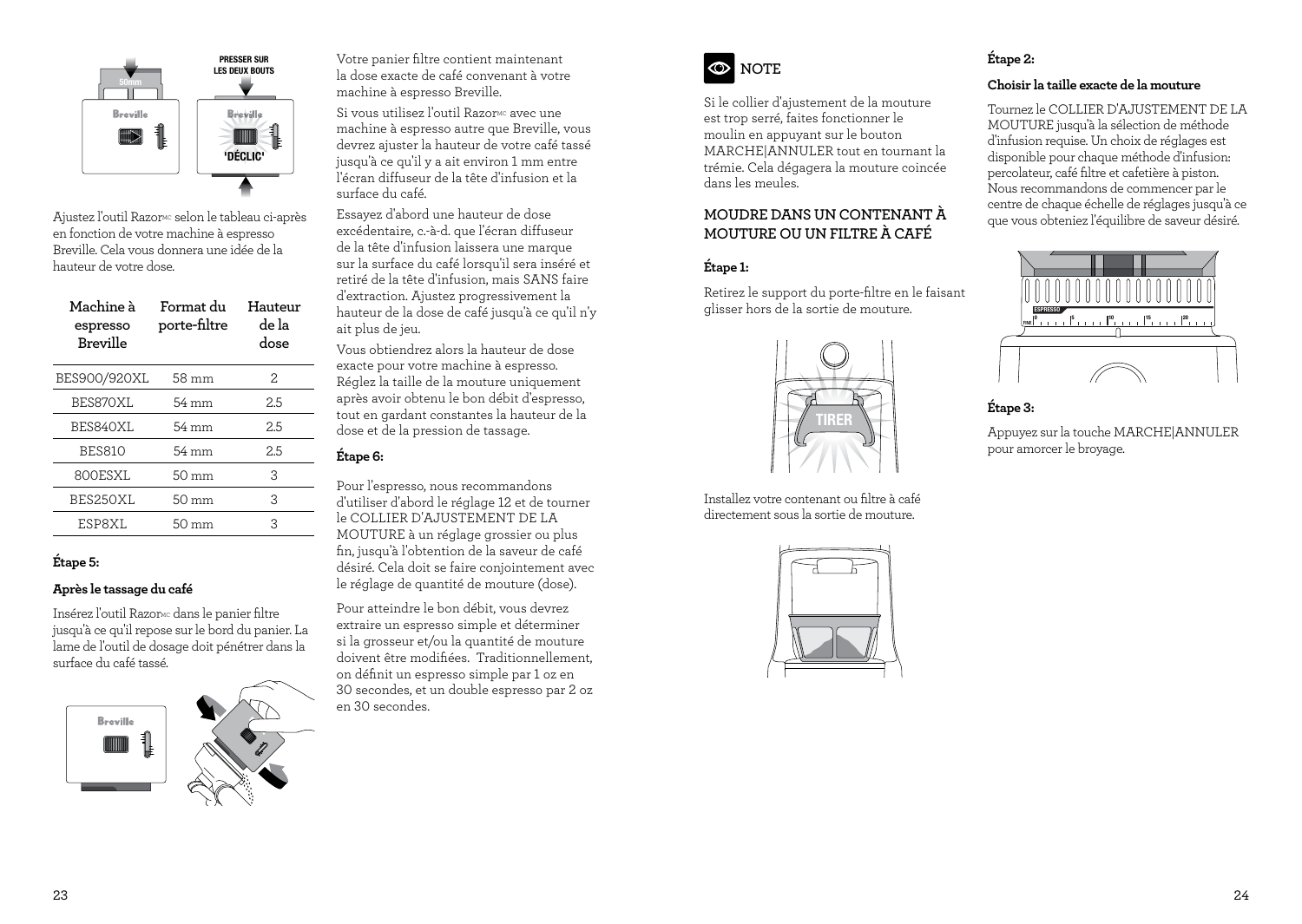



- 1. Videz complètement la trémie à grains et broyez l'excédent, si nécessaire.
- 2. Débranchez l'appareil avant de le nettoyer.
- 3. Retirez la trémie. Consultez les instructions pour retirer la trémie en page 21.
- 4. Lavez la trémie et son couvercle à l'eau chaude savonneuse, rincez et séchez soigneusement.
- 5. Essuyez l'extérieur de l'appareil avec un chiffon doux et humide et frottez pour polir.

### **NETTOYAGE DES MEULES CONIQUES**

Un nettoyage régulier des meules vous aidera à atteindre les meilleurs résultats, spécialement lorsque vous broyez des grains pour l'espresso.



grains de café







**NOTE**

N'utilisez aucun agent de nettoyage alcalin ou abrasif, de laine d'acier ou de tampon à récurer métallique, car ils endommageront la surface de l'appareil. Ne lavez aucune pièce ou accessoire du moulin dans le lave-vaisselle.

Faire fonctionner Déverrouiller et le moulin pour le retirer la trémie supérieure

Nettoyer la meule Nettoyer la meule une brosse

supérieure avec inférieure avec une brosse

**6**



### **PRÉPARER UN CAFÉ DE QUALITÉ**

- Le secret d'un café savoureux et consistant réside dans les grains de café fraîchement moulus.
- La saveur et la force d'un café sont une question de goût. Variez le type de grains de café, la quantité et la taille de la mouture pour obtenir la saveur que vous préférez.
- Afin de maximiser la saveur de votre café, utilisez des grains fraîchement torréfiés avec une 'date de torréfaction' et non une 'date de péremption ou date limite d'utilisation'.
- Pour une fraîcheur maximale, utilisez des grains de café entre 5 et 20 jours de leur 'date de torréfaction'.
- Gardez les grains de café dans un endroit sombre, frais et sec, et sous vide, si possible.
- Pour réduire le temps de conservation, achetez les grains de café en petites quantités.
- Dès que le café est moulu, il perd rapidement de sa saveur et de son arôme. Pour de meilleurs résultats, broyez les grains immédiatement avant l'infusion.
- Ne gardez pas les grains dans la trémie, mais plutôt dans un contenant hermétique.
- Avant de ranger votre appareil, faites fonctionner le moulin pour dégager les grains restés dans la chambre de broyage.
- Avant chaque usage, faites fonctionner le moulin pendant 2 secondes et laissez passer un peu de café. Cela assurera un maximum de fraîcheur.
- Nettoyez régulièrement la trémie et les meules coniques.

### **CAFETIÈRE À PISTON**

Préparez un excellent café en suivant les étapes suivantes:

- 1. En utilisant une bouilloire à température variable, chauffez le volume d'eau requis à 95°C. Cette température est idéale pour infuser le café. N'utilisez pas d'eau bouillante.
- 2. Sélectionnez le réglage de grosseur de mouture 50.
- 3. Sélectionnez la quantité de mouture selon le nombre de tasses que vous infusez.
- 4. Mettez le café moulu dans la cafetière à piston.
- 5. Remplissez la cafetière d'eau chaude en faisant tourbillonner l'eau pour que les grains soient trempés uniformément. Le 'dépôt' (café et gaz en expansion) devrait remonter à la surface de la cafetière.
- 6. Réglez un minuteur à 4 minutes et attendez.
- 7. À l'aide d'une cuillère, brisez la 'croûte' (le dépôt devient dense et un peu dur).
- 8. Insérez le piston dans la cafetière et abaissez-le délicatement.
- 9. N'appuyez pas trop fort. Relâchez la pression en soulevant délicatement le piston, puis appuyez à nouveau si vous avez appliqué trop de pression.





vider

**2**





la meule supérieure meule supérieure trémie pour bien la fixer

**9**